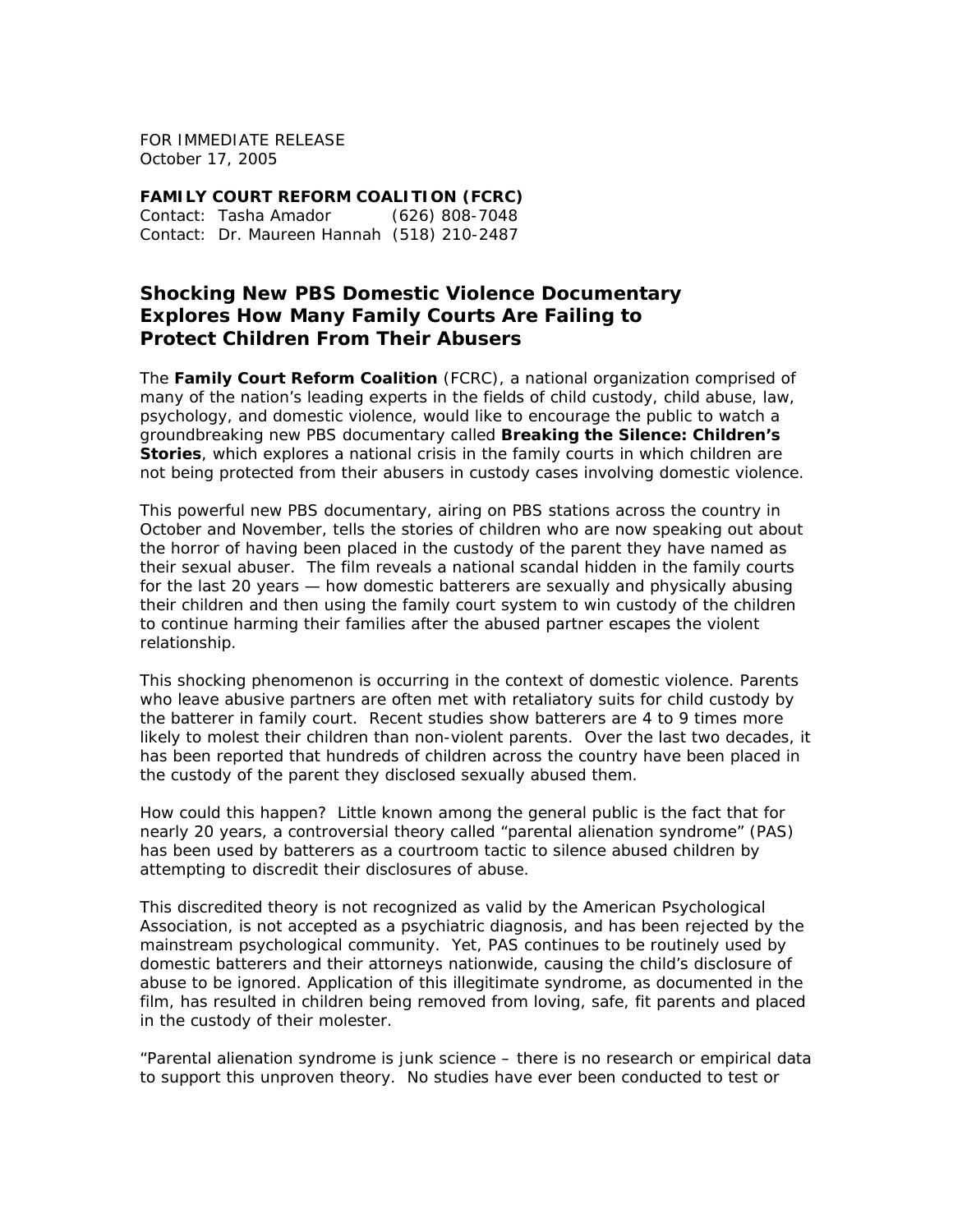confirm the validity of PAS theory," says Paul Fink, M.D., a Past President of the American Psychiatric Association, and Advisory Member of the FCRC.

FCRC Member, Eli Newberger, M.D., a Harvard Medical School Assistant Professor of Pediatrics and international child abuse expert adds that "When abused children's custody is awarded to the perpetrators of abuse, there's a tragically familiar pattern: a frightened child who may change or recant the abuse story because of perpetrator coercion and interviewer skepticism; and a traumatized protective parent, typically a victim of domestic violence, whose valiant efforts to protect a child are misinterpreted as programming the child or manipulating the court. Judges and other court officials need to understand that abuse is all about control, and that such unscientific formulations as 'parental alienation syndrome' do not explain away injury and traumatic stress symptoms. This misunderstanding has fueled the backlash against abuse victims."

"False mental health labels applied to protective parents can compromise the judicial process, and can cause courts to do what is most dangerous to abused children – that is, they can cut the children completely off from the parent that believes them and wants to protect them from the abuse they report," asserts Coalition Member, Amy Neustein, Ph.D., co-author with FCRC member Michael Lesher, Esq., of the 2005 book *From Madness to Mutiny: Why Mothers Are Running from the Family Courts—and What Can Be Done about It.*

Coalition member, Evan Stark, Ph.D., a national domestic violence and child abuse expert and Professor at Rutgers University, adds, "The tactical use of PAS theory in family court cases is greatly endangering children, by causing their disclosures of abuse to be discounted. While false abuse allegations do occur in contested custody cases, the research indicates that they are uncommon. The largest study to date on the topic, by Thoennes & Tjaden of the Association of Family and Conciliation Courts, comprising 9,000 families with custody disputes, indicated that less than 2 percent of the cases had allegations of sexual abuse – hardly an epidemic."

Dr. Starke continues, "Although many family courts assume most abuse allegations arising in the divorce context are false, according to a cross section of studies on false allegations in custody cases, the rate of false allegations in a custody context was found to be quite low, between 1 percent to 7.6 percent, with well over 50% of the sex abuse allegations being 'founded' or substantiated, with the rest being inconclusive for various reasons."

Dr. Starke adds, "Further, while people assume if a child has been molested, there will be physical evidence, studies show that even in cases with proven penetration, up to 95% of true cases of sexual abuse will have no physical evidence, because children heal very quickly and incest usually involves abuse unlikely to cause genital injury or leave a physical trace, such as fondling. Therefore, true abuse cases are often labeled 'unsubstantiated' – however, unsubstantiated is not necessarily the same as false."

The Honorable Sol Gothard, a recently retired judge in the Louisiana 5th Circuit Court of Appeals, former Chief Judge of the Louisiana Jefferson Parrish Juvenile Court, and FCRC member, states that "The research indicates that at least 50% of contested custody cases involve a history of domestic violence… These obsessed batterers are using the family court system and the children as pawns to punish the spouse for